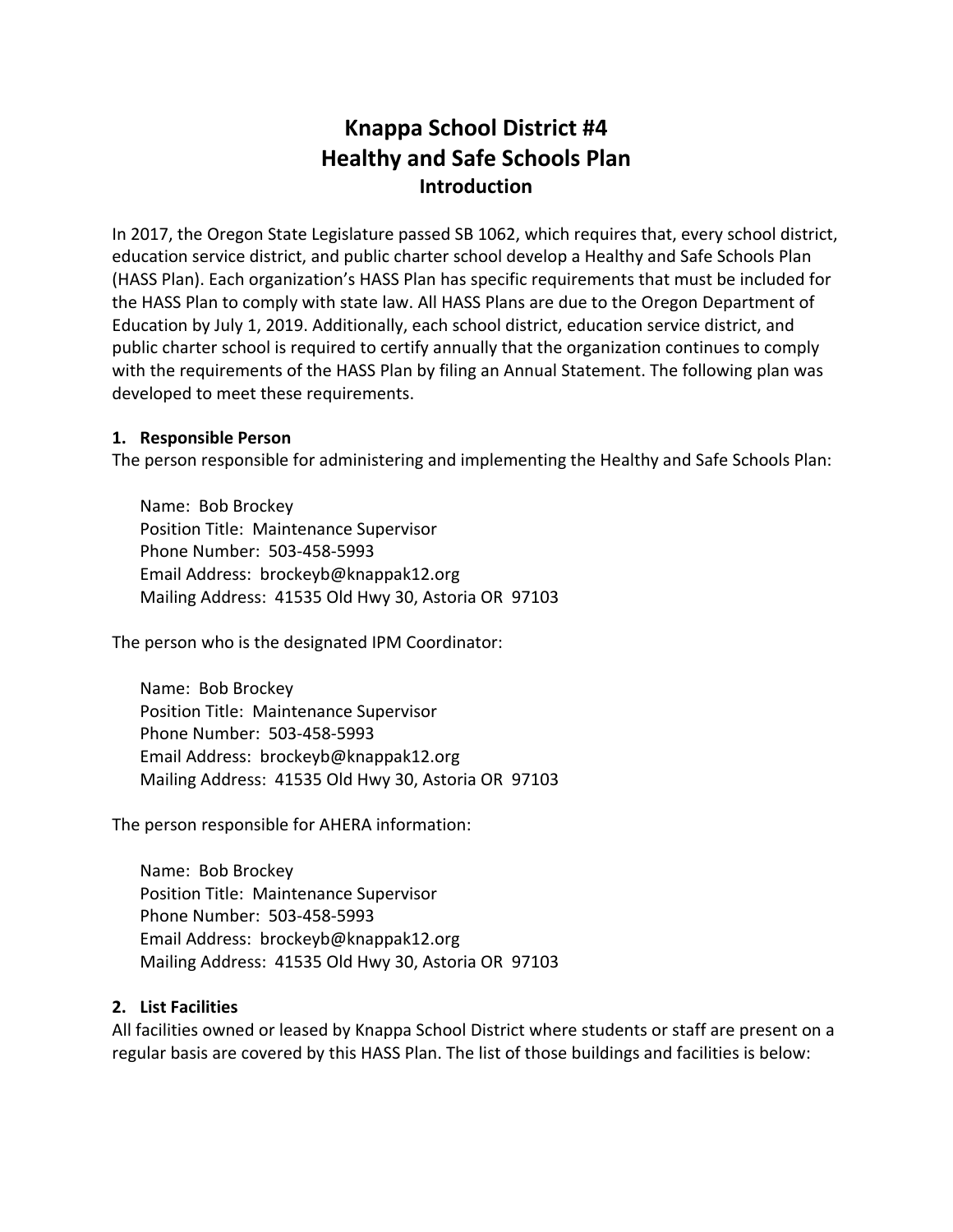| <b>Facility Name</b>          | <b>Facility Address</b>            |
|-------------------------------|------------------------------------|
| Knappa High School            | 41535 Old Hwy 30, Astoria OR 97103 |
| Hilda Lahti Elementary School | 41535 Old Hwy 30, Astoria OR 97103 |

# **3. Elevated Levels of Lead in Water Used for Drinking or Food Preparation**

All school districts, education service districts, and public charter schools are required to test for and eliminate exposure to elevated levels of lead in water used for Drinking and Food Preparation through either remediation or eliminating access, according to OAR 333-061-0400 and OAR 581-022-2223. In conformance with those administrative rules, Knappa School District certifies the following:

- 1. All testing was done according to the testing requirements in OAR 333-061-0400;
- 2. All samples were analyzed by a lab accredited by Oregon Health Authority to test for those materials;
- 3. All water fixtures required to be tested under OAR 333-061-0400 were tested for elevated levels of lead in accordance with the testing schedule developed by the Oregon Health Authority; and
- 4. The testing schedule for each building covered by this plan is set forth below:

| <b>Facility Name</b>             |         | Year of Last Test Next Scheduled Test Schedule or<br>(Beginning of 6 year Exemption Reason<br>schedule) |                 |
|----------------------------------|---------|---------------------------------------------------------------------------------------------------------|-----------------|
| Knappa High School               | FY 2021 | 2027                                                                                                    | 6 year schedule |
| Hilda Lahti Elementary<br>School | FY 2021 | 2027                                                                                                    | 6 year schedule |

## **4. Lead Paint**

In order to comply with the United States Environmental Protection Agency's Renovation, Repair and Painting Program Rule, the district will either contract only with certified lead based paint renovation contractors licensed by the Oregon Construction Contractors Board, or use District staff that are certified by the Oregon Health Authority to perform the work.

## **5. Asbestos**

Knappa School District complies with the federal Asbestos Hazard Emergency Response Act (AHERA).

## **6. Radon**

Knappa School District has developed a radon plan as required by ORS 332.345. Community members can access a copy of the radon plan here: knappak12.or.us Test results will be made public and are available here: knappak12.or.us